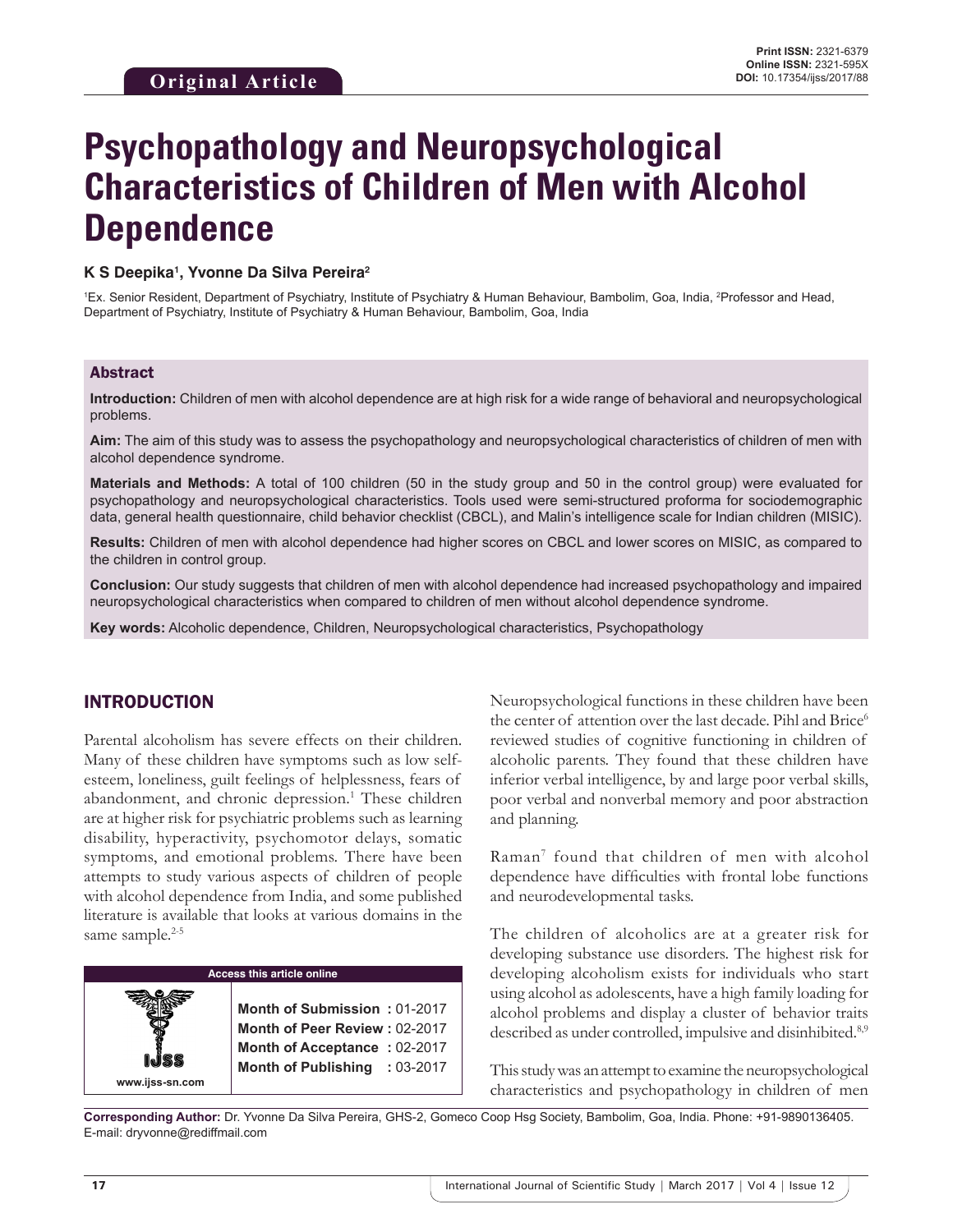with alcohol dependence so that early identification and intervention can be planned.

# MATERIALS AND METHODS

Our study was a prospective case–control study, conducted in a tertiary care psychiatric hospital in the state of Goa, in which we compared a group (50) of children of men with alcohol dependence with a control group (50) of children of men without alcohol dependence.

The study was approved by the hospital ethics committee. Written informed consent was taken from parents of all children who participated in this study.

#### **Sample**

The sample consisted of children aged between 8 and 18 years of men meeting ICD-10<sup>10</sup> criteria for alcohol dependence syndrome reporting to this hospital. The control group consisted of children aged between 8 and 18 years from a local school, whose parents did not consume alcohol.

The inclusion criteria for children were fathers with diagnosis of alcohol dependence syndrome according to ICD-10 criteria, aged between 8 and 18 years, with mother having general health questionnaire score <4 and living with the index parent for at least the preceding year.

The exclusion criteria were children with mental retardation, developmental disorders, parents having any known organic brain syndrome, mental retardation or any other psychiatric illness; children with known chronic medical illness such as diabetes mellitus, asthma or chronic renal disease, children having any known visual/auditory handicap.

#### **Procedure**

Each child and parent was interviewed separately. Sociodemographic data were collected on a semi-structured proforma.

The child's mother was then administered the general health questionnaire-12 developed by Goldberg and Williams.<sup>11</sup> Children whose mothers scored above four were excluded from the study.

The child behavior checklist (CBCL) was used as a tool for assessment of psychopathology of the children. Adequate reliability and validity has been established by Achenbach and Edelbrock.12

The children were then assessed with the Malin's intelligence scale for Indian children (MISIC)<sup>13</sup> which is an Indian adaptation of Wechsler's intelligence scale for children. Full-scale IQ, verbal IQ, and a performance IQ are provided by this scale. The reliability and validity of this instrument is well established.

#### **Statistical Analysis**

Statistical analyses were conducted using the SPSS software (IBM SPSS Statistics version 20). A comparison of the psychopathology and the neuropsychological characteristics was made between the study and the control groups.

### RESULTS

The study included 100 children of which 50 (31 boys and 19 girls) were in the study group, and 50 (29 boys and 21 girls) were in the control group. There was no significant difference between the study and control group with respect to the age and gender of the children as illustrated in Tables 1 and 2, respectively.

The scores obtained by the two groups on CBCL are shown in Table 3. 32% of children in the study group obtained scores higher than 10 on the CBCL, whereas only 8% of the children of the control group scored above 10. This 8-fold higher score on CBCL of the children of the study group was statistically significant.

#### **Table 1: Age distribution of children**

| Age (in years) | $N$ (%)  |                           | $\mathbf{v}^2$ | df |       |
|----------------|----------|---------------------------|----------------|----|-------|
|                |          | Study group Control group |                |    |       |
| $8 - 12$       | 26(52.0) | 25(50)                    | 0.040          |    | 0.841 |
| $13 - 18$      | 24(48.0) | 25(50)                    |                |    |       |

There was no significant difference between the study and control group

#### **Table 2: Sociodemographic profile of the sample (gender)**

| Gender | $N$ (%)     |                      | $\textbf{\textit{X}}^2$ | df |       |
|--------|-------------|----------------------|-------------------------|----|-------|
|        | Study group | <b>Control group</b> |                         |    |       |
| Male   | 31 (62)     | 29 (58)              | 0.167                   |    | 0.683 |
| Female | 19 (50)     | 21(50)               |                         |    |       |

There was no significant difference between the study and control group

#### **Table 3: Scores obtained by the 2 groups on CBCL**

| <b>CBCL score</b> | $N$ (%) | $\textbf{\textit{X}}^2$   | Df     |   |       |
|-------------------|---------|---------------------------|--------|---|-------|
|                   |         | Study group Control group |        |   |       |
| ≤10               | 34 (68) | 48 (96)                   | 37.395 | 5 | 0.000 |
| >10               | 16(32)  | 2(4)                      |        |   |       |

CBCL: Child behavior checklist. 32% of children in the study group obtained scores higher than 10 on the CBCL, whereas only 8% of the children of the control group scored above 10.This 8-fold higher score on CBCL of the children of the study group was statistically significant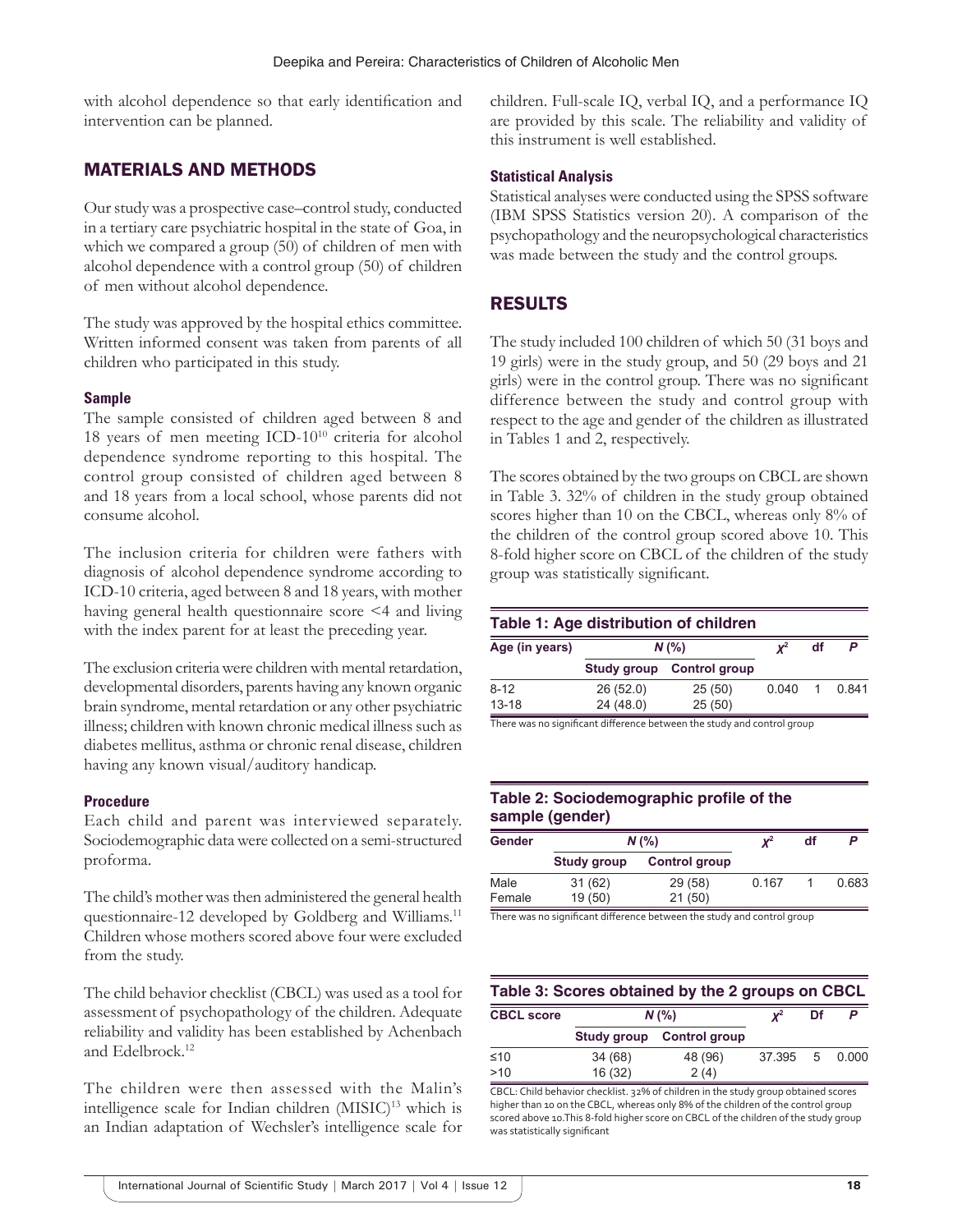Neuropsychological characteristics were assessed using the MISIC. The results are presented in Table 4. The average IQ of the children of the study group was 81.83 and that of the control group was 103.96. The verbal, performance, and full-scale IQ of the study group was 76.24, 87.42, and 81.83, respectively, whereas that of the control group was 100.64, 107.28, and 103.96, respectively. The difference between these scores was statistically significant.

# **DISCUSSION**

Our study aimed to assess the psychopathology and neuropsychological characteristics of children of fathers with alcohol dependence syndrome in comparison to children of fathers without alcohol dependence syndrome.

A total of 50 children each in the study and control group were assessed for the sociodemographic profile. Further, the psychopathology of these children was assessed using the CBCL and the neuropsychological characteristics with MISIC.<sup>13</sup>

As seen from the sociodemographic profile of the study group, 52% of the children belonged to the pre-adolescent age group (8-12 years), and 48% of the children belonged to the adolescent age group (13-18 years). In the study by Raman *et al.*, the mean age of the children included in the study was 7.6 years. A slight male preponderance was seen in the gender distribution of the children in our study. This is in contrast to the study by Raman *et al.* where a female preponderance was seen.

The CBCL, used to assess the psychopathology, found high scores in 18 children. 88% of these were children of men with alcohol dependence. We found an 8-fold increase in the prevalence of psychopathology in children of men with alcohol dependence syndrome in comparison to the control group, which was statistically significant.

## **Table 4: IQ obtained by the 2 groups on MISIC (on verbal, performance tests and total scores)**

| <b>MISIC</b>      | Mean IQ | SD    | df | Τ    | P value  |  |
|-------------------|---------|-------|----|------|----------|--|
| MISIC verbal      |         |       |    |      |          |  |
| Study group       | 76.24   | 8.94  | 98 | 13.3 | < 0.0001 |  |
| Control group     | 100.64  | 9.4   |    |      |          |  |
| MISIC performance |         |       |    |      |          |  |
| Study group       | 87.42   | 14.96 | 98 | 671  | < 0.0001 |  |
| Control group     | 107.28  | 14.62 |    |      |          |  |
| MISIC total       |         |       |    |      |          |  |
| Study group       | 81.83   | 11.95 | 98 | 4.72 | < 0.001  |  |
| Control group     | 103.96  | 12.01 |    |      |          |  |

MISIC: Malin's intelligence scale for Indian children, SD: Standard deviation. The average IQ of the children of study group was 81.83 and that of the control group was 103.96. The verbal, performance and full scale IQ of the study group was 76.24, 87.42, and 81.83, respectively, whereas that of the control group was 100.64, 107.28, and 103.96, respectively. The difference between the total IQ scores in the two groups was found to be statistically significant.

This was comparable to the findings of the study by Raman *et al.*<sup>7</sup> wherein the children of alcohol-dependent men obtained statistically significant high scores on the externalizing scale and a marginal, though not statistically significant high score on the internalizing scale of CBCL.

In the study by Obot and Anthony,<sup>14</sup> it was found that adolescent children living with an alcohol-dependent parent have more delinquency problems when compared to adolescents with non-alcoholic parents. The study by West *et al.*<sup>15</sup> suggest that children from homes of alcoholic parents exhibit such problems as lying, stealing, fighting, truancy and school behavior problems, and they often are diagnosed as having conduct disorder.

The reasons for the above may be a lack of care of the children in families wherein the father has alcohol dependence syndrome. Another reason may be that children tend to model their fathers who would have frequently engaged in disruptive behavior under the influence of alcohol. These reasons, along with an underlying genetic predisposition need further exploration.

The MISIC was used to assess the neuropsychological characteristics in both the groups. We observed that there was a difference in the verbal, performance and full-scale IQ of children of men with alcohol dependence syndrome and those of men without alcohol dependence syndrome. The mean full-scale IQ of children of men with alcohol dependence syndrome was (81.830) which was less in comparison to the mean full-scale IQ of the control group (103.96). The difference in full-scale IQs was statistically significant. Similarly, the children of men with alcohol dependence syndrome also showed lower scores in verbal and performance IQ in comparison to children of men without alcohol dependence. This difference in verbal and performance IQ showed statistical significance. Our findings are in keeping with those of the below-mentioned studies.

In a study by Ervin et al.,<sup>16</sup> full IQ, performance scores, and verbal scores were lower among a sample of children raised by alcoholic fathers than among children raised by nonalcoholic fathers. In another study comparing children of alcoholics and children of nonalcoholics, Bennett *et al.* found that children from alcoholic families had lower IQ, arithmetic, reading and verbal scores.17

# **CONCLUSIONS**

Alcohol consumption in the father has a negative impact on the child's psychopathology and neuropsychological characteristics. Preventive strategies for emotional and behavioral problems of children of men with alcohol